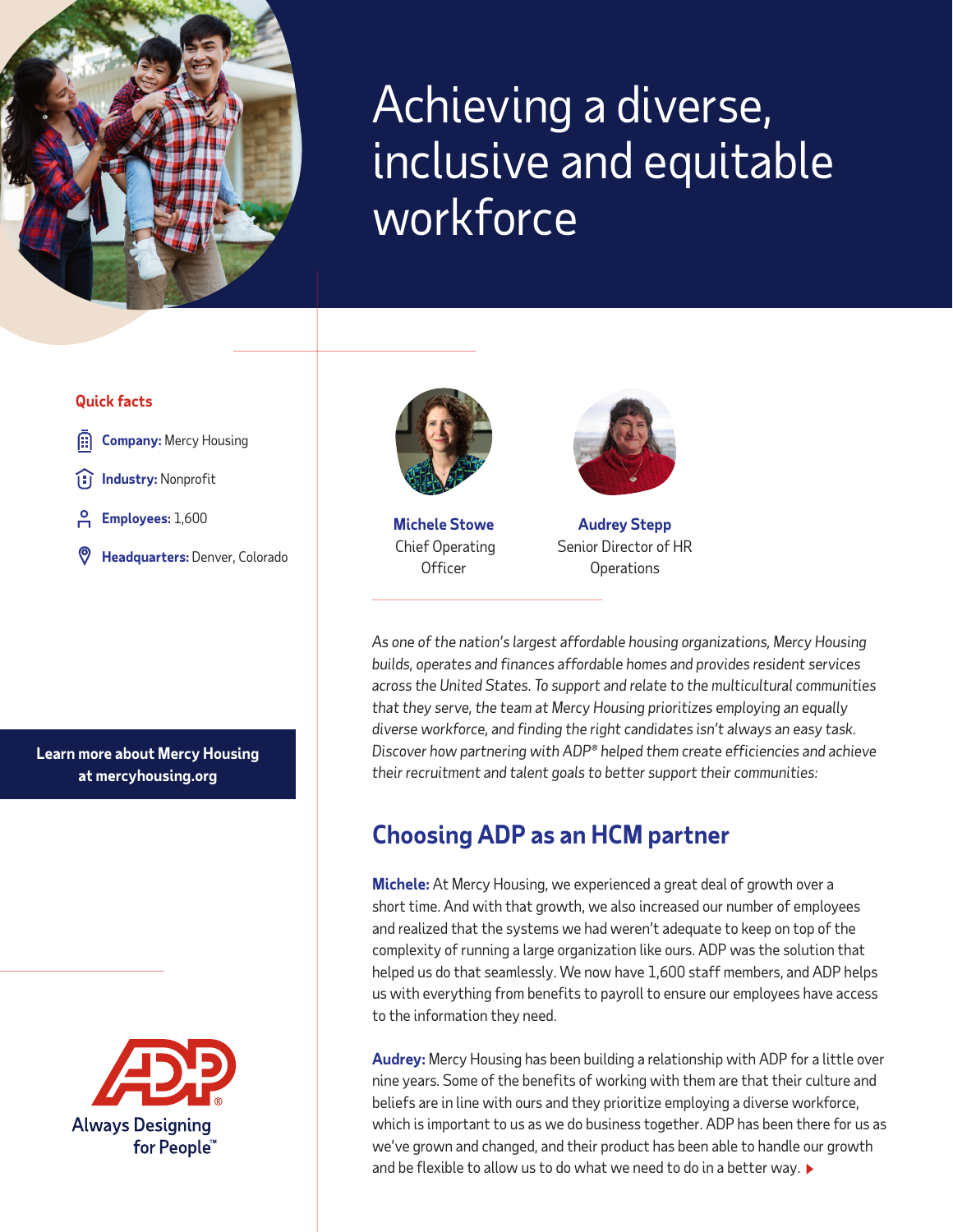### **Finding the right staff with ADP Recruitment Management**

**Audrey:** ADP Recruitment Management is a great product — it allows us to find the right talent and sort through resumes effectively. Sometimes, finding candidates that speak the language we're looking for and have the right cultural background can be difficult. ADP gave us a broader net to find those folks through job boards and creative approaches to recruitment. By bringing in the right staff, we're able to connect with the residents and make them feel comfortable in the environment they're in at the time and encourage them to make things better for themselves to be out on their own again.

We've been able to cut down the onboarding work for our managers out in the field by over 65 percent because now it's mostly electronic. Once we send out an offer letter and it's accepted, the candidate goes right into our system automatically — it's wonderful.

# **Prioritizing diversity, equity and inclusion**

**Audrey:** To us, diversity and inclusion means bringing different types of talent into our organization. We need that variety to bring the creativity that is needed to be successful and to help the residents that we support, who come from different cultures. English may not be their first language, and one of the challenges we have is to find staff to support those folks. ADP helps us find and bring in those great candidates.

**Michele:** Diversity, equity and inclusion is critical for us. The communities we serve are richly diverse, and it's important that our teams are equally as diverse and understand the needs, culture and tone of any community we're working in. As I look at the diversity of our workforce, we have many different languages and ways of communicating to one another. Having a variety of platforms available to our staff through ADP helps each of them access their HR and payroll information and get help as needed.

A significant component of our diversity, equity and inclusion work has been around racial equity. That means understanding how we're interacting with our own residents and understanding the wealth disparity within various racial groups within the United States. The work we do in affordable housing has an effect and an impact, and that's a motivator for us. Similarly, racial equity is a motivator for us related to our own staff, and pay equity is an important component of that. ADP allows us to run reports to better understand our pay equity landscape here to make sure we are paying fairly and equitably across all cuts of our population.  $\blacktriangleright$ 

ADP has helped us provide tools for our staff that allow them to do what they need to on the business side and also spend more time on the resident and service side, which in the end, is our goal.

**Audrey Stepp** Senior Director of HR Operations